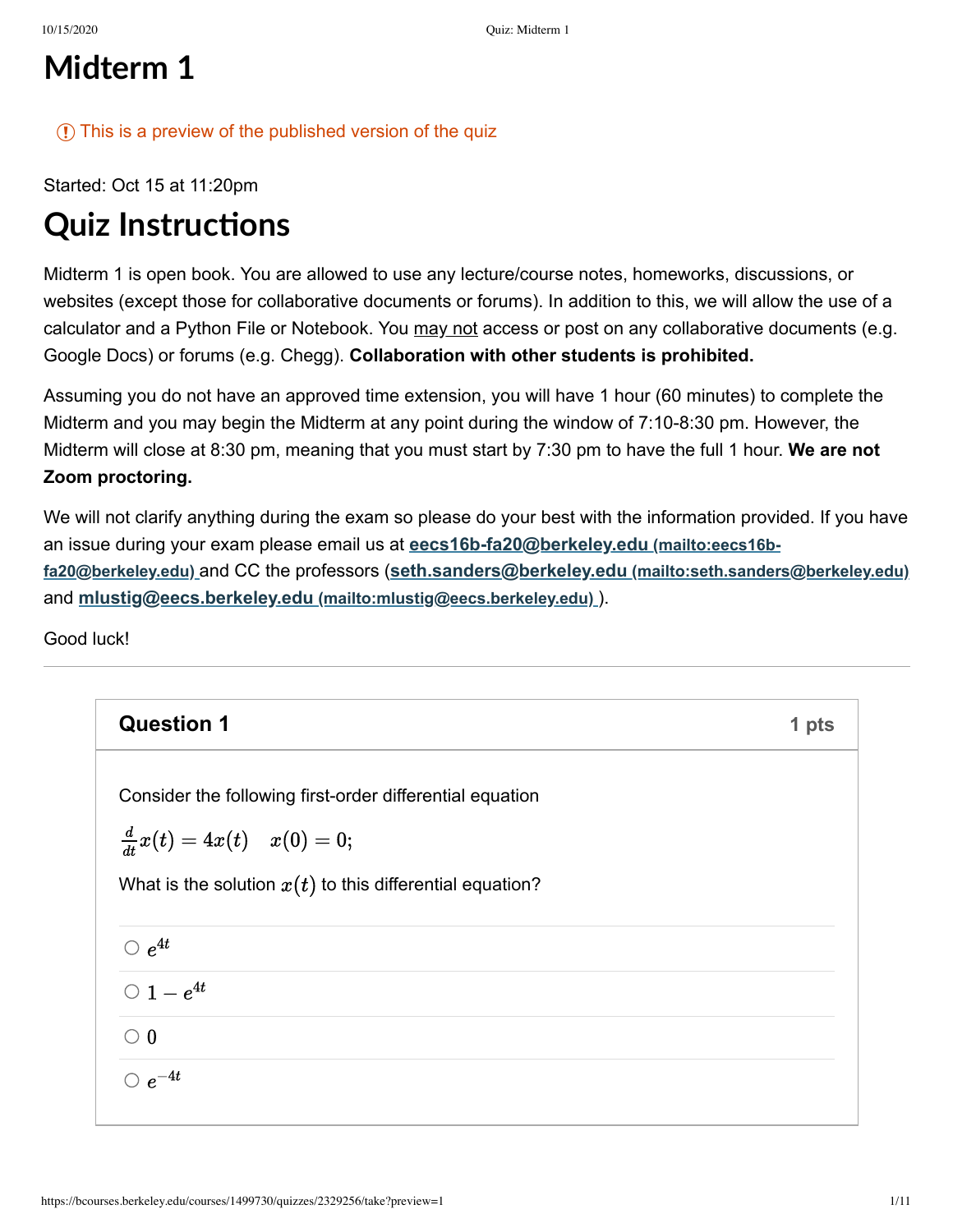#### **Question 2** 3 pts



A leaky inverter.

In the circuit shown, we have accidentally introduced a leakage resistance at the output of the inverter. **Use the resistor-switch model** to analyze the operation of this circuit, **ignore all capacitances.**

For the transistors, assume that  $R_{ON,N} = R_{ON,P} = R_{leak}$  (transistors  $N_1$  and  $P_1$  have the same on resistance). The threshold voltages for the NMOS and PMOS transistors are  $V_{tn} = 0.8V$  and  $V_{tp} = -0.6V$  respectively. We

are using  $V_{DD} = 1.5V$ .

Which of the following statements are **correct** for the operation of the inverter.

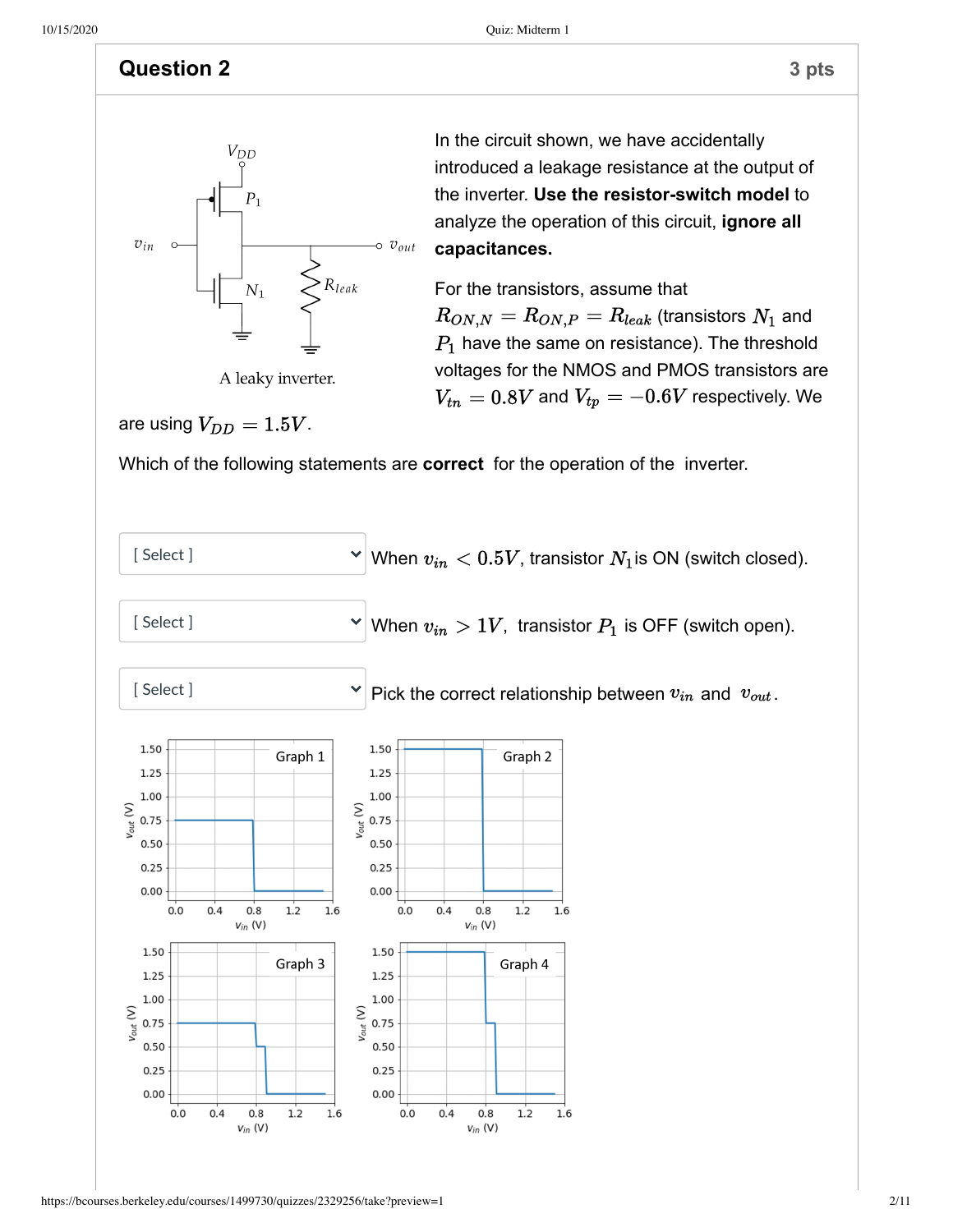**Question 3** 1 pts  
\nConsider the following circuit with a capacitor that is initially charged with  
\n
$$
v_C(t=0) = 10V
$$
.  
\n
$$
\begin{array}{ccc}\n&\downarrow & \downarrow & \downarrow \\
&\downarrow & \downarrow & \downarrow \\
& & & & \downarrow \\
& & & & & v_R(t) \le R \\
& & & & & v_R(t) \le R \\
& & & & & v_R(t) \le R \\
& & & & & & v_R(t) \le R \\
& & & & & & & v_R(t) \le R \\
& & & & & & & & v_R(t) \le R \\
& & & & & & & & v_R(t) \le R \\
& & & & & & & & v_R(t) \le R \\
& & & & & & & & v_R(t) \le R \\
& & & & & & & & v_R(t) \le R \\
& & & & & & & & v_R(t) \le R \\
& & & & & & & & v_R(t) \le R \\
& & & & & & & & v_R(t) \le R \\
& & & & & & & & v_R(t) \le R \\
& & & & & & & & v_R(t) \le R \\
& & & & & & & & v_R(t) \le R \\
& & & & & & & & v_R(t) \le R \\
& & & & & & & & v_R(t) \le R \\
& & & & & & & & v_R(t) \le R \\
& & & & & & & & v_R(t) \le R \\
& & & & & & & & v_R(t) \le R \\
& & & & & & & & v_R(t) \le R \\
& & & & & & & & v_R(t) \le R \\
& & & & & & & & v_R(t) \le R \\
& & & & & & & & v_R(t) \le R \\
& & & & & & & & v_R(t) \le R \\
& & & & & & & & v_R(t) \le R \\
& & & & & & & & v_R(t) \le R \\
& & & & & & & & v_R(t) \le R \\
& & & & & & & & v_R(t) \le R \\
& & & & & & & & v_R(t) \le R \\
& & & & & & & & v_R(t) \le R \\
& & & & & & & & v_R(t) \le R \\
& & & & & & & & v_R(t) \le R \\
& & & & & & & & v_R(t) \le R \\
& & & & & & & & v_R(t) \le R \\
& & & & & & & & v_R(t) \le R \\
& & & & & & & & v_R(t) \le R \\
& & & & & & & & & v_R(t) \le R \\
& & & & & & & & & v_R(t) \le R \\
& & & & & & & & & v_R(t) \le R \\
& & & & & & & & & v_R(t) \le R \\
& & & & &
$$

### **Question 4 1 pts**

Suppose we have the vector differential equation

$$
\frac{d}{dt}\vec{x}(t) = A\vec{x}(t), \text{ where } A = \begin{bmatrix} -4 & 2 \\ -2 & 1 \end{bmatrix}.
$$

Suppose the plot of  $x_1(t)$  is given below with  $\lim_{t\to\infty} x_1(t) = 1$ , what is  $x_2(t)$ when you take the limit as  $t \to \infty$ ?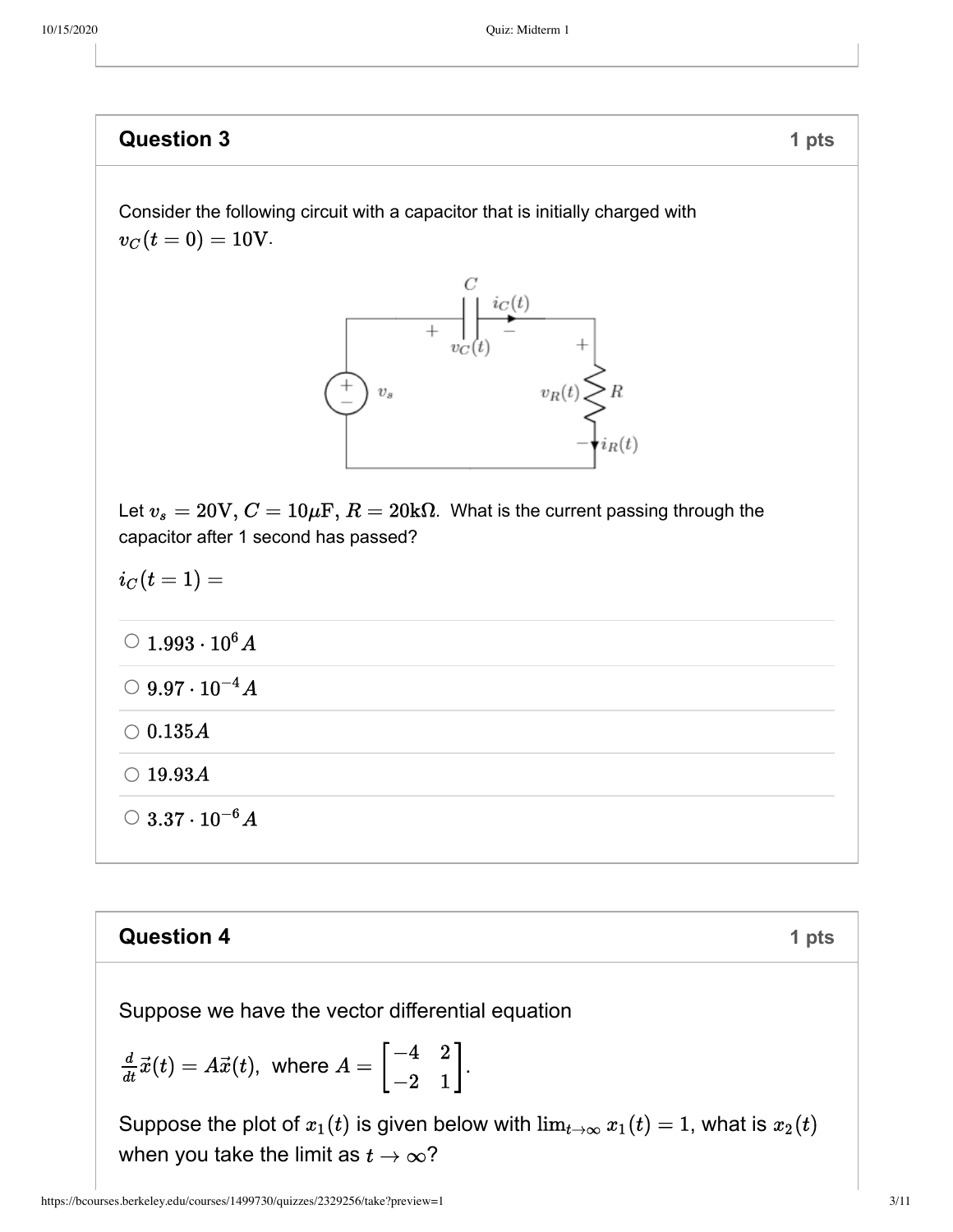

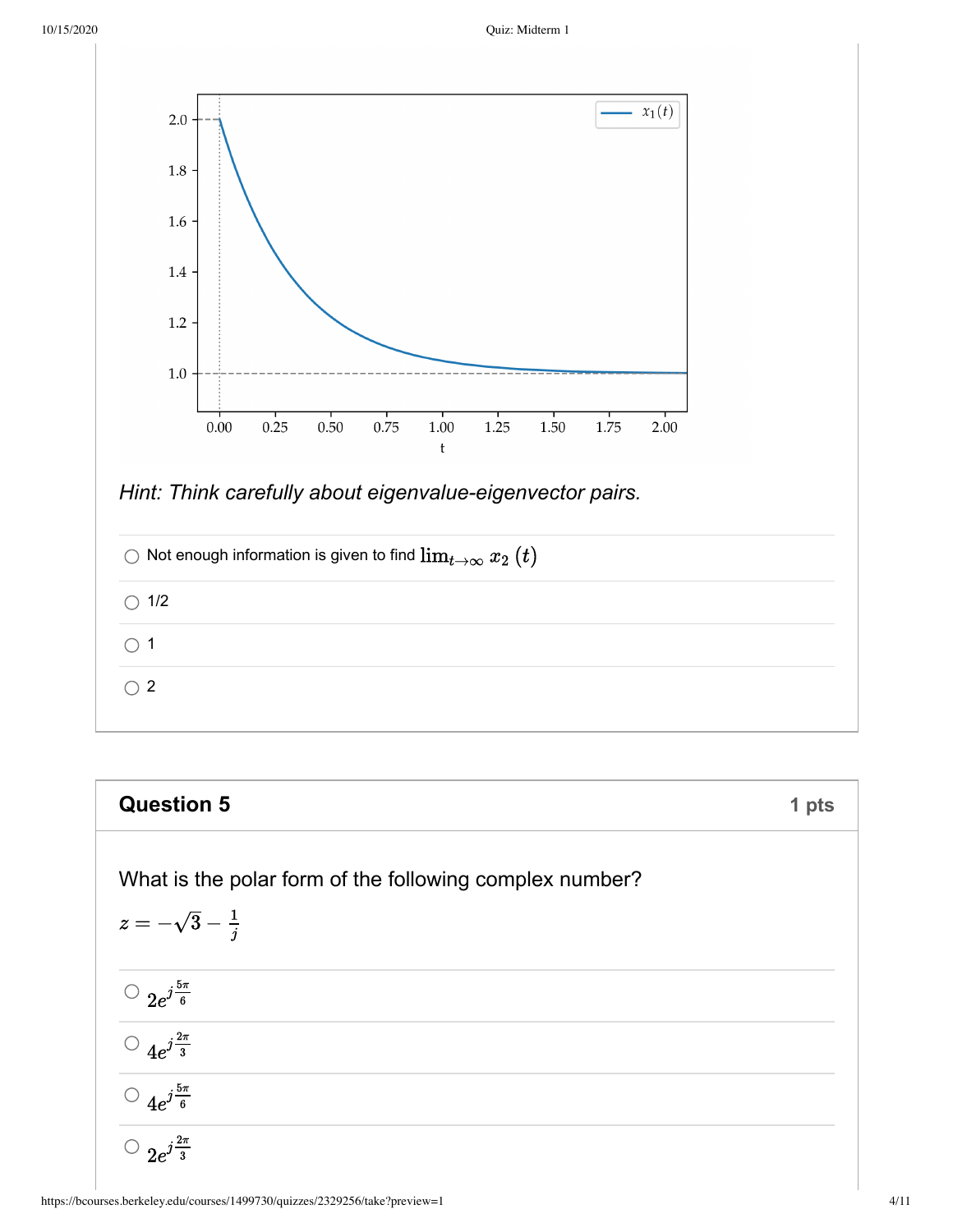

Consider the following RLC circuit with unknown values of  $R,L,C>0$  and unknown initial conditions.



Mark all of the following plots of  $v_c(t)$  that are **possible.** 

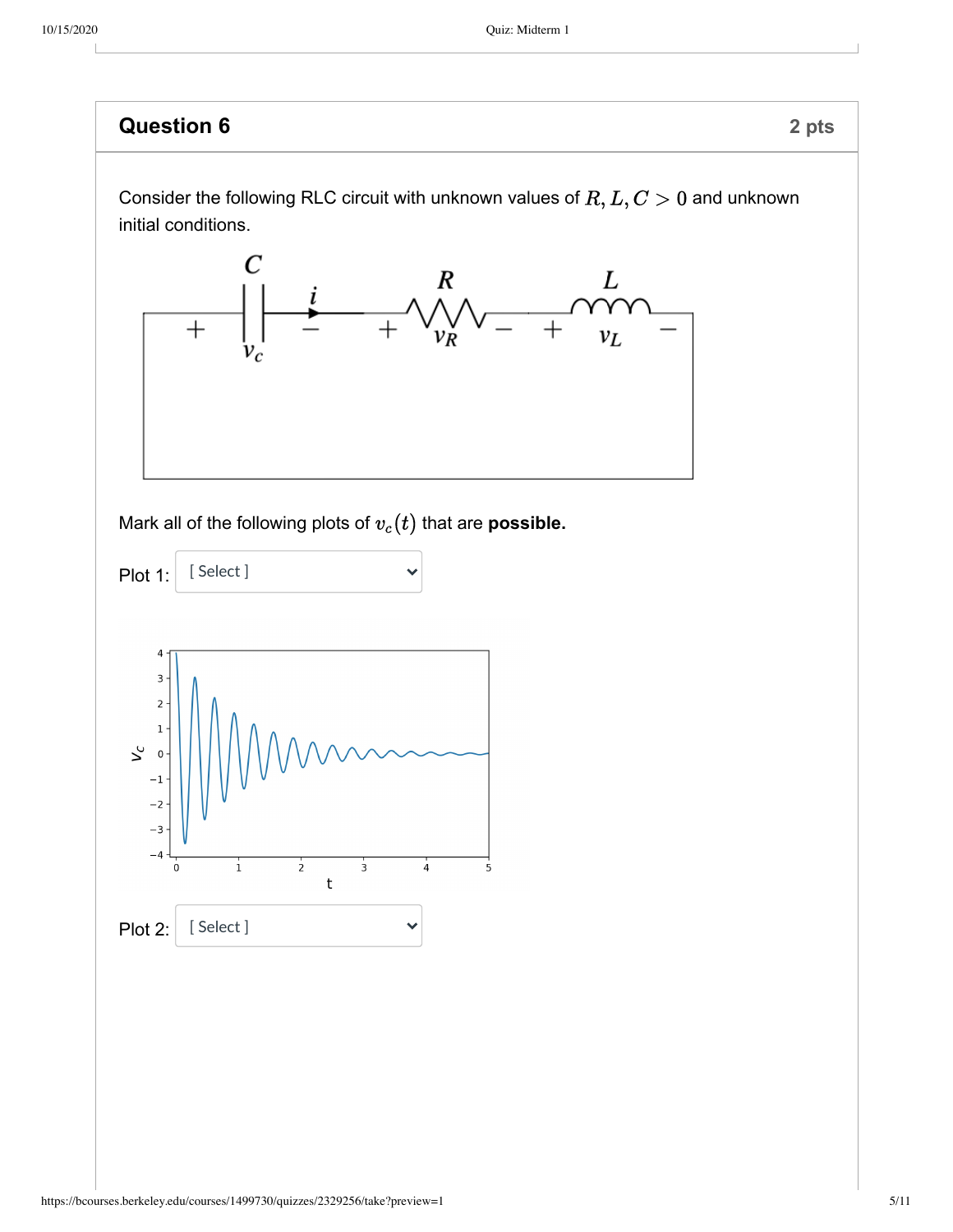10/15/2020 Quiz: Midterm 1

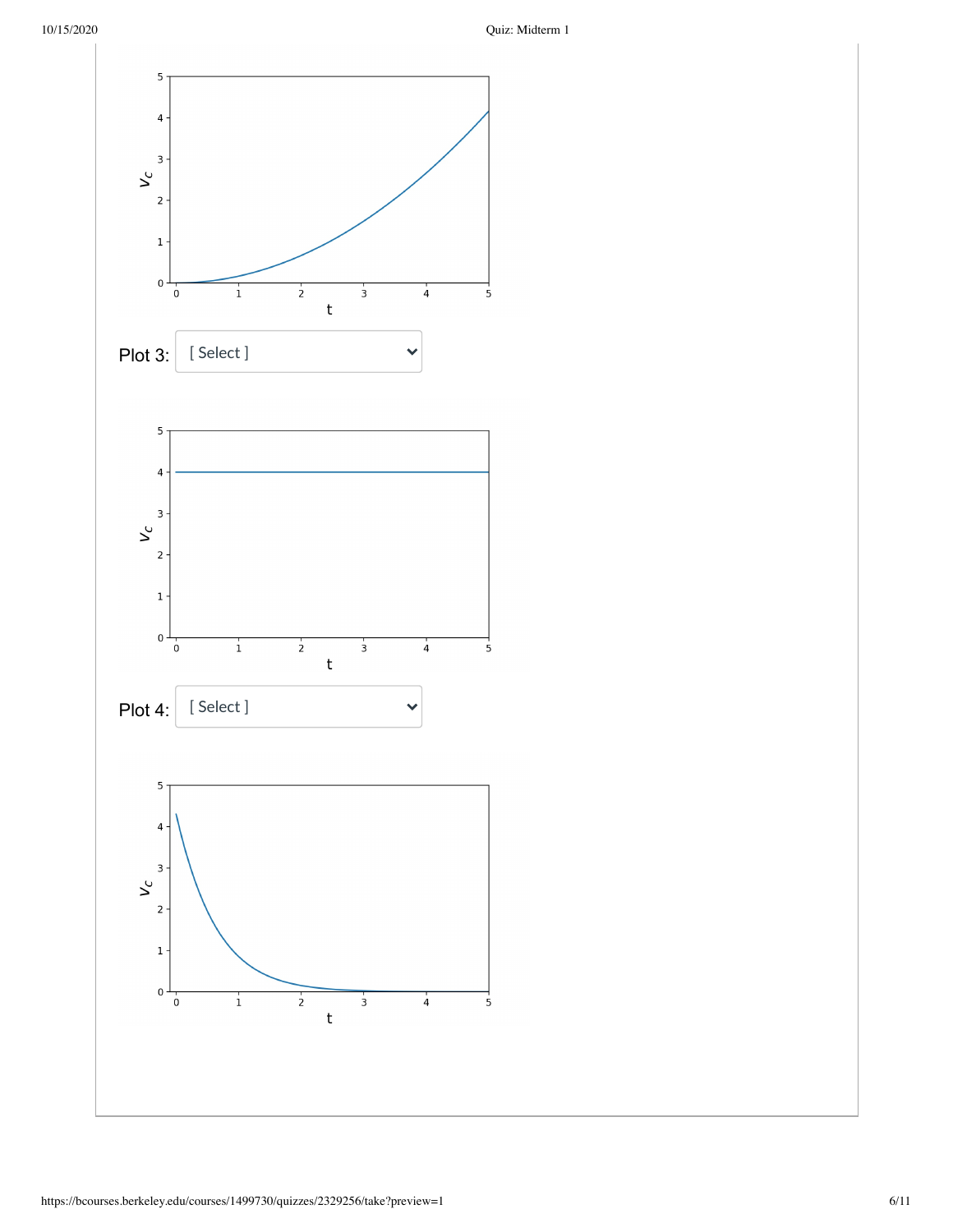| <b>Question 7</b>                                    | 1 pts |
|------------------------------------------------------|-------|
|                                                      |       |
| What is the phasor for the following time wave form? |       |
| $i(t)=2\sin(\omega t-\frac{\pi}{6})$                 |       |
|                                                      |       |
|                                                      |       |
| $\frac{1}{2}e^{-j\frac{5\pi}{6}}$                    |       |
| $\frac{Q}{2e^{j\frac{\pi}{6}}}$                      |       |
|                                                      |       |
| $\bigcirc$ 2 $e^{-j\frac{\pi}{6}}$                   |       |
| $\bigcirc$ $2e^{-j\frac{2\pi}{3}}$                   |       |

## **Question 8 1 pts**

Consider the below circuit which incorporates a novel circuit device  $X$  whose impedance is of the form  $Z_X = -\frac{1}{\omega^3 X}$ :  $\begin{picture}(120,110) \put(0,0){\line(1,0){150}} \put(15,0){\line(1,0){150}} \put(15,0){\line(1,0){150}} \put(15,0){\line(1,0){150}} \put(15,0){\line(1,0){150}} \put(15,0){\line(1,0){150}} \put(15,0){\line(1,0){150}} \put(15,0){\line(1,0){150}} \put(15,0){\line(1,0){150}} \put(15,0){\line(1,0){150}} \put(15,0){\line(1,0){150$ Where  $v_s(t) = 4 \cos(10t + \frac{\pi}{4}), R = 10 \mu\Omega, X = 200$  with units appropriate to fit the above equation. What is the steady state output voltage of  $v_X(t)$ ?  $\text{C}~v_X(t) = 2\cos\Bigl(100t+\frac{\pi}{4}\Bigr)$ 

https://bcourses.berkeley.edu/courses/1499730/quizzes/2329256/take?preview=1 7/11

 $\bigcirc$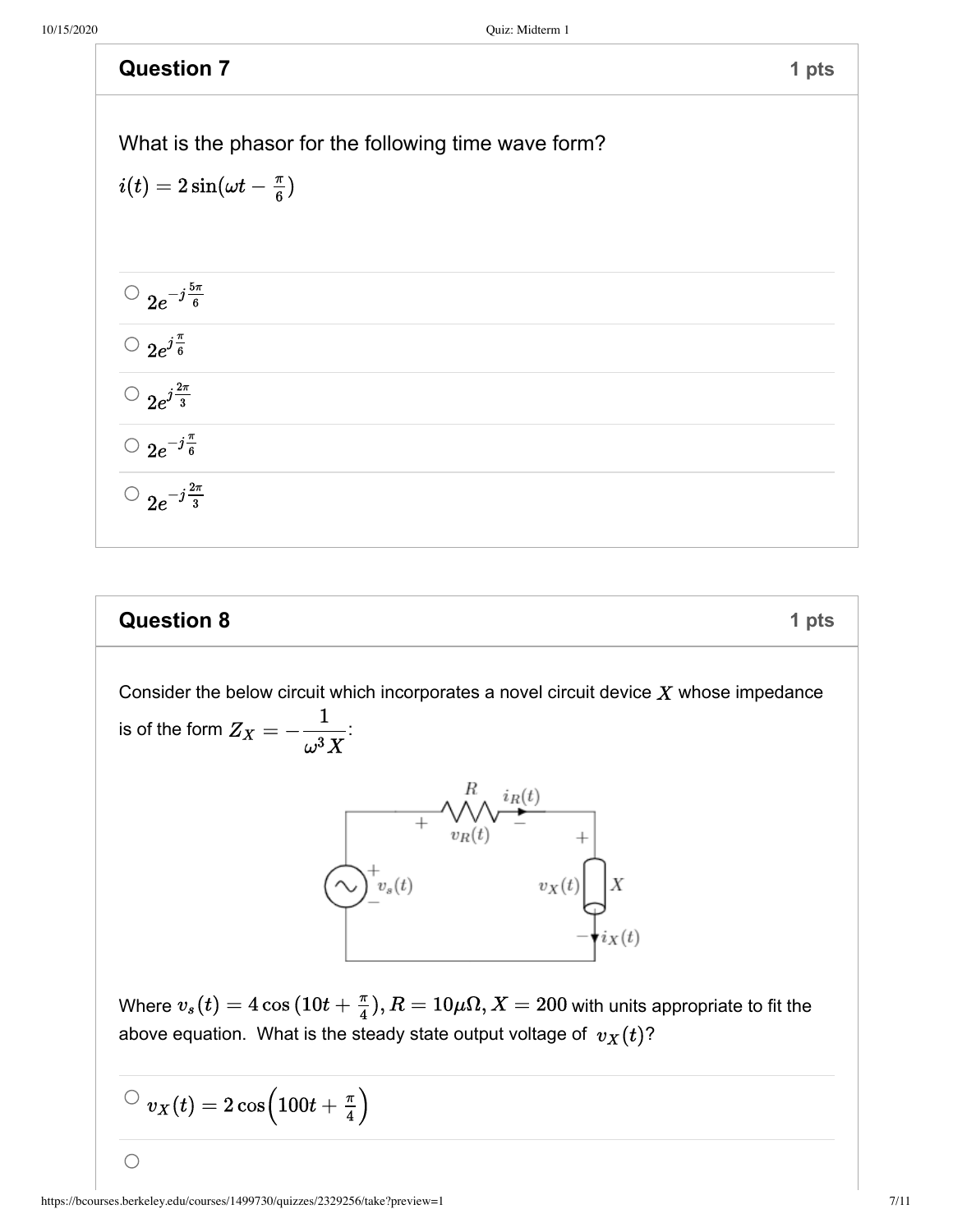10/15/2020 Quiz: Midterm 1

$$
v_X(t) = 2\cos\left(10t - \frac{\pi}{4}\right)
$$
  

$$
v_X(t) = -4\cos\left(10t + \frac{\pi}{4}\right)
$$
  

$$
v_X(t) = 8\cos\left(10t - \frac{\pi}{4}\right)
$$

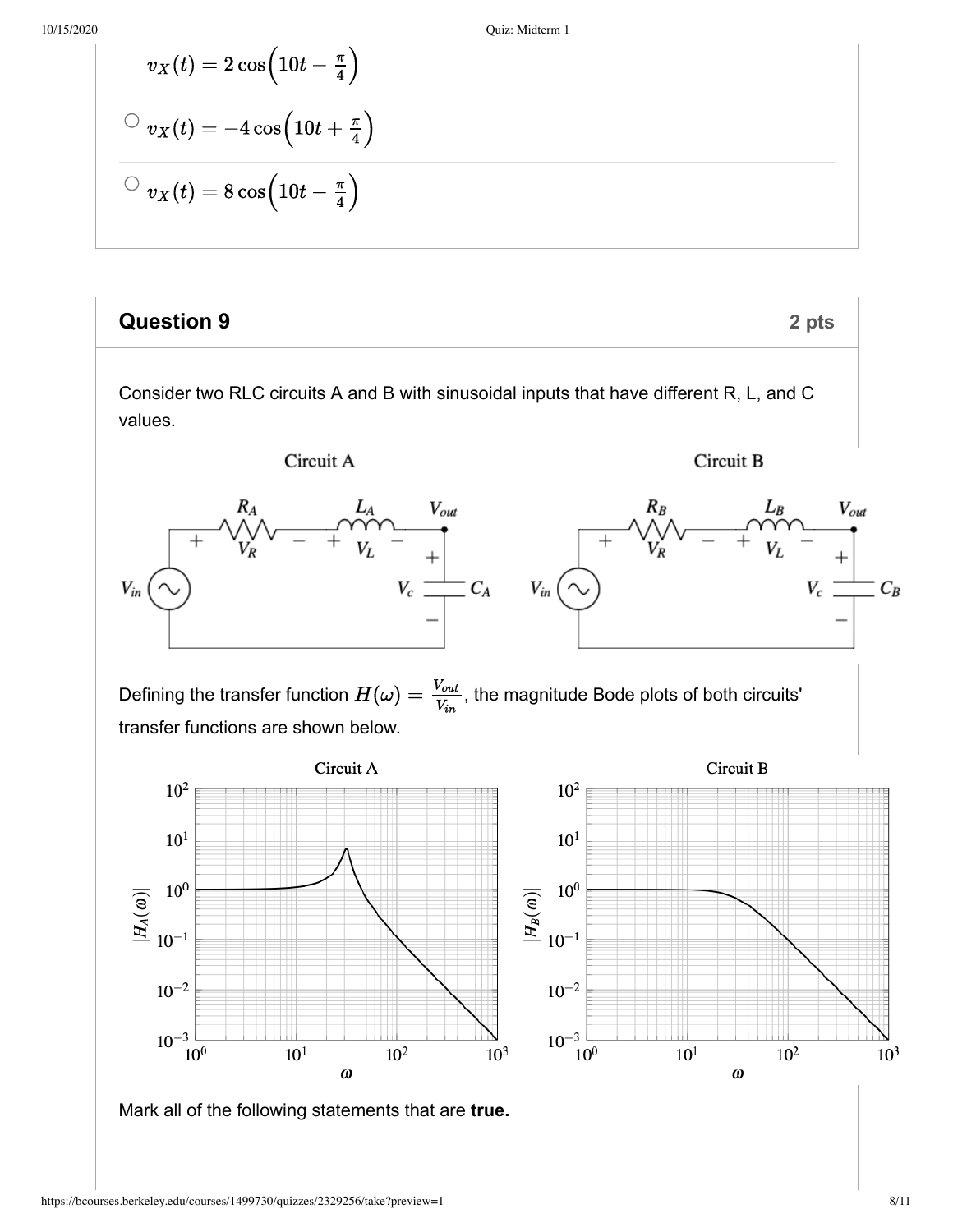|          | i. Circuit A has a lower quality factor Q than Circuit B.                                              | [Select] | v |
|----------|--------------------------------------------------------------------------------------------------------|----------|---|
|          | ii. Increasing $R_A$ in circuit A will increase its quality factor Q.                                  |          |   |
| [Select] | $\checkmark$                                                                                           |          |   |
|          | iii. Decreasing $R_B$ in circuit B may cause a resonant peak to occur.                                 |          |   |
| [Select] | $\checkmark$                                                                                           |          |   |
| [Select] | iv. Increasing $C$ in either circuit will decrease its respective quality factor $Q$ .<br>$\checkmark$ |          |   |
|          |                                                                                                        |          |   |
|          |                                                                                                        |          |   |

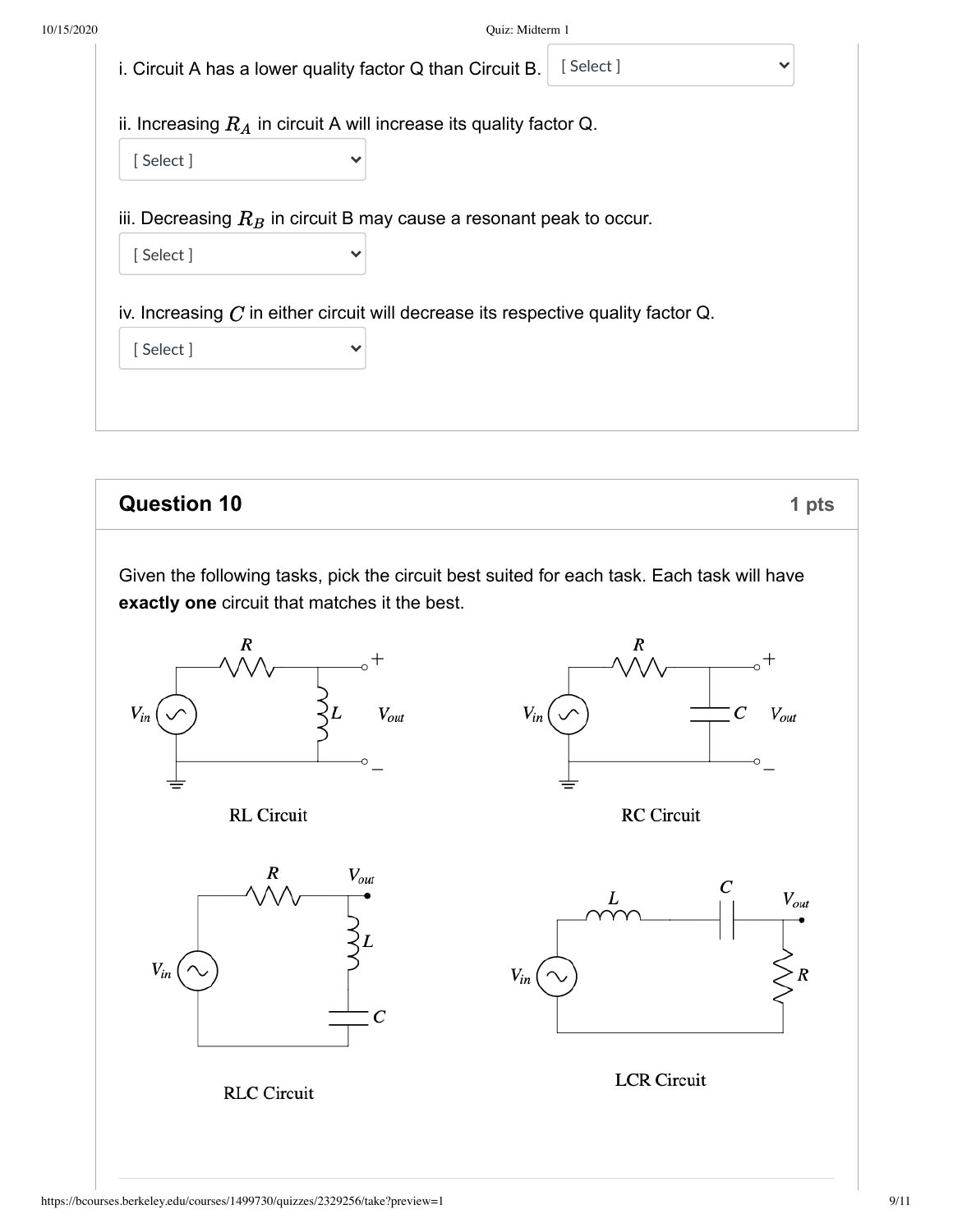10/15/2020 Quiz: Midterm 1

| Filtering out noise with frequency larger<br>than $20$ kHz.                                              | [Choose]   | v            |
|----------------------------------------------------------------------------------------------------------|------------|--------------|
| Receiving a transmitted signal in<br>between 2.3GHz and 2.7GHz.                                          | [Choose]   | $\checkmark$ |
| Decreasing the amount of bass (lower<br>frequencies) in your sound system.                               | [ Choose ] |              |
| Blocking out the 60 Hz frequency from<br>your wall-power while letting all other<br>frequencies through. | [Choose]   | v            |

| Question 11                                                                                                                                                                                          | 2 pts                                                             |
|------------------------------------------------------------------------------------------------------------------------------------------------------------------------------------------------------|-------------------------------------------------------------------|
| $H(\omega) = 100 \frac{(1+j\frac{\omega}{100}) (1+j\omega \cdot 10)}{(1000+j\omega)(1+j\omega)}$                                                                                                     | 2 e                                                               |
| Below, we have some statements about the magnitude and phase of the transfer function given above. For (i), (ii) and (iii) state if the statements are True/False. For (iv), pick the correct graph. |                                                                   |
| [Select]                                                                                                                                                                                             | As $\omega \to 0$ , the magnitude $ H(\omega)  \to 100$ .         |
| [Select]                                                                                                                                                                                             | As $\omega \to \infty$ , the magnitude $ H(\omega)  \to \infty$ . |
| [Select]                                                                                                                                                                                             | At $\omega = 1$ , $\angle H(\omega) \approx -\frac{\pi}{4}$       |
| [Select]                                                                                                                                                                                             | Pick the correct graph for the magnitude response $ H(\omega) $   |